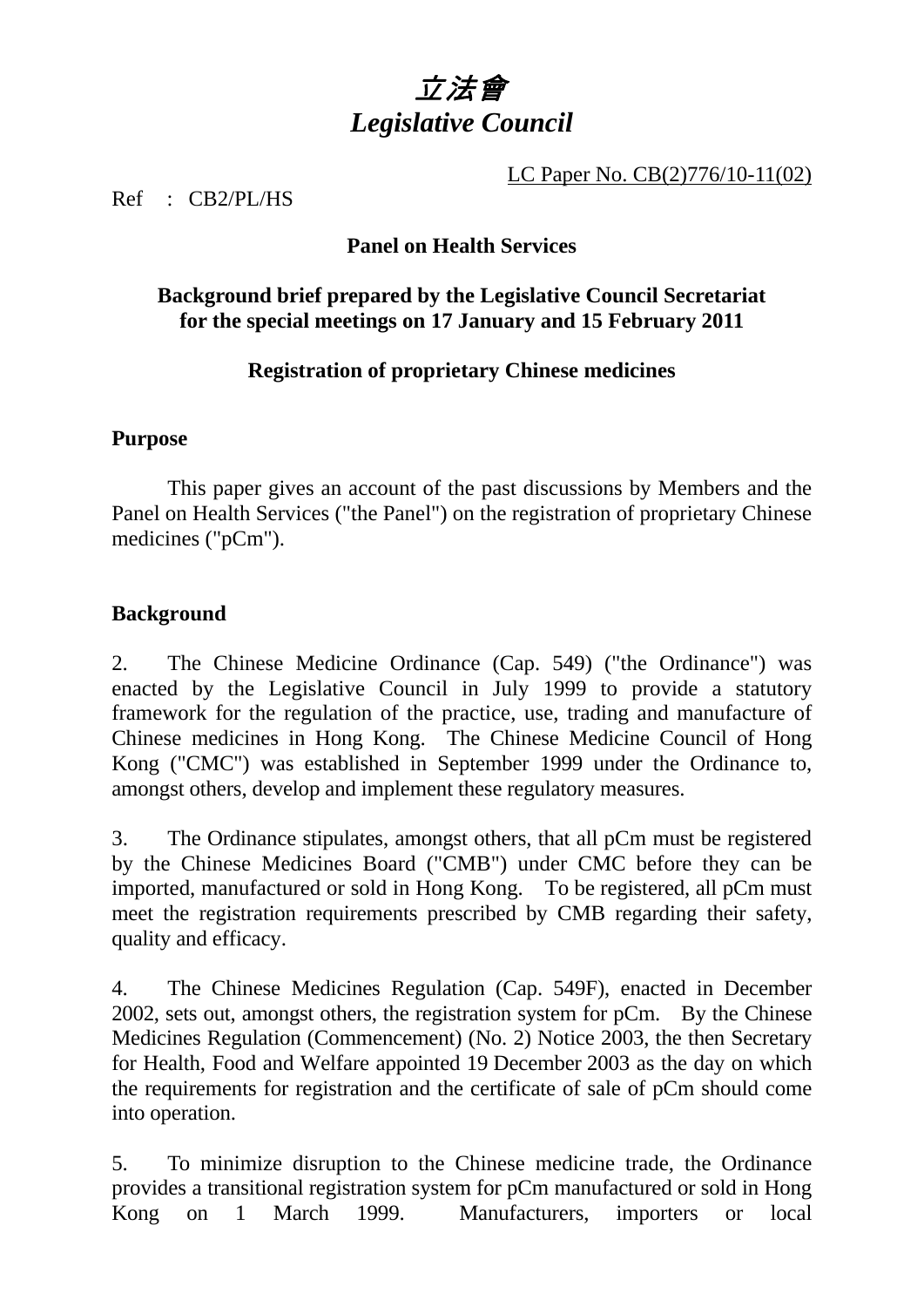agents/representatives of manufacturers outside Hong Kong may apply for transitional registration of such pCm within the specified period of 19 December 2003 to 30 June 2004. Subject to CMB's vetting and approval, a "Notice of confirmation of transitional registration of pCm" will be issued for applications meeting the eligibility criteria for transitional registration. Such pCm shall then be deemed to have registered in accordance with the Ordinance. The transitional registration will remain valid until the pCm concerned is formally registered, or until the application for its registration is refused, or until such date to be promulgated by the Secretary for Food and Health ("SFH") in the Gazette, whichever date is the earliest.

6. CMB has also issued the "Notice of confirmation of (non-transitional) registration application of pCm" to pCm which has submitted the application for registration and basic information for safeguarding public health on or before 31 March 2010. Such pCm would be allowed to continue to be sold in Hong Kong until it is formally registered, or until the application for its registration is refused.

7. By the Commencement Notices made under the Ordinance and the Chinese Medicines Regulation gazetted on 8 October 2010, SFH appointed 3 December 2010 as the commencement date of the mandatory registration of pCm for the sale, import or possession of unregistered pCm in Hong Kong to become an offence, liable on conviction to a maximum fine of \$100,000 and two years' imprisonment.

#### **Past discussions**

#### Commencement of the registration of pCm in December 2003

8. A subcommittee was formed by the House Committee on 31 October 2003 to study the Chinese Medicines Regulation (Commencement) (No. 2) Notice 2003 and two other Commencement Notices made under the Ordinance and the Chinese Medicine (Fees) Regulation gazetted on 24 October 2003 ("the Subcommittee"). During the scrutiny by the Subcommittee, concern was raised about the transparency and objectivity of the assessment criteria and assessment procedure for the registration of pCm.

9. The Administration advised that objective assessment criteria and procedures for registration of pCm would be detailed in the guidelines to be issued to the trade. The applicant had to produce proof to the satisfaction of CMB that the pCm under application for registration met the requirements on safety, quality and efficacy. In assessing an application, CMB would consider the professional opinion of an independent expert group on Chinese medicines. If an application was rejected, the applicant would be informed in writing of the reason for rejection. To further enhance the transparency of the assessment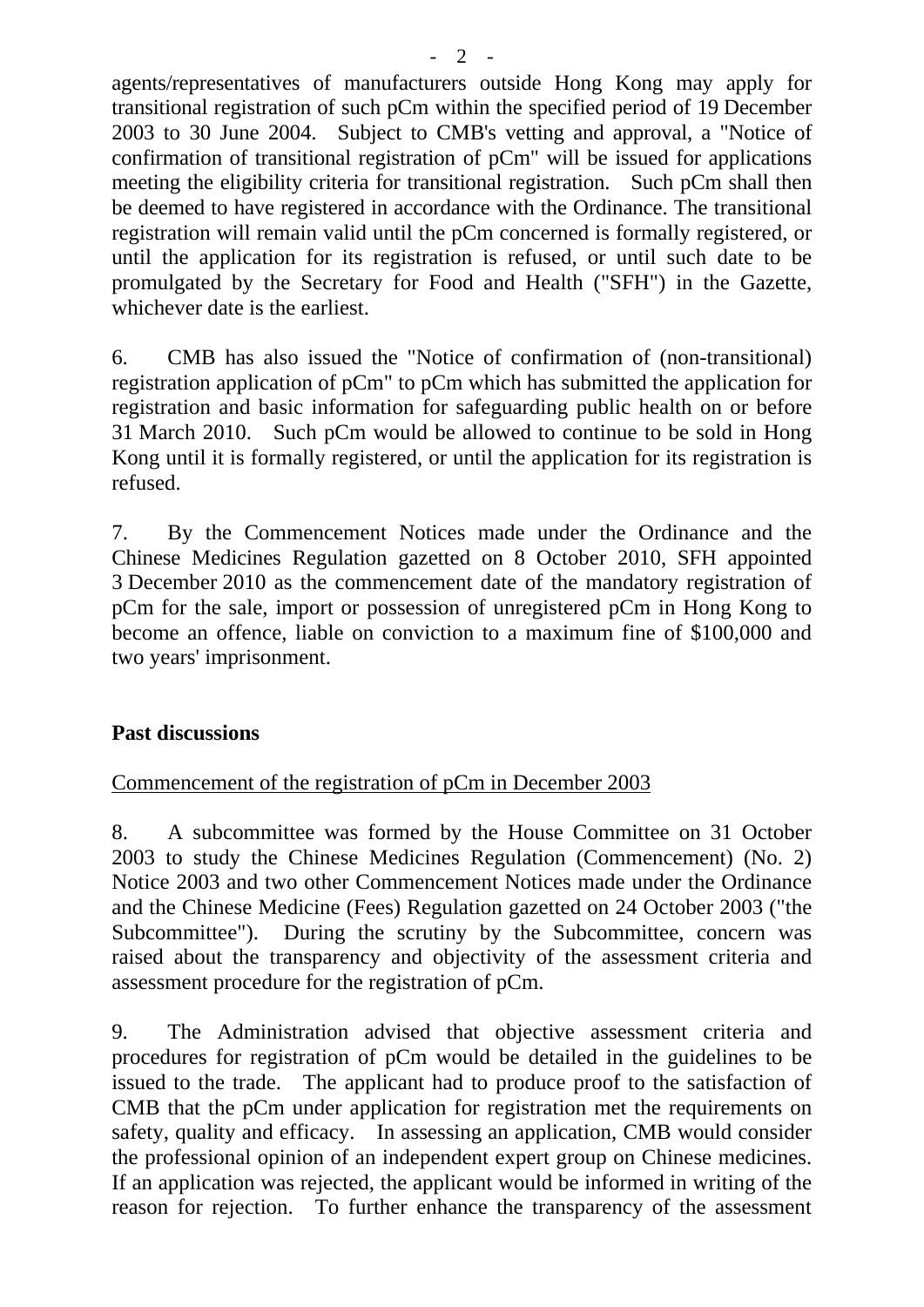criteria, the Administration undertook to make available the curriculum vitae of members of CMC and its Boards/committees, as well as the application criteria and technical guidelines for the Chinese medicine trade, on the website of CMC. The Administration also undertook to maintain close liaison with the trade to ensure that their views were fully reflected to CMC and its Boards/committees.

10. Some members indicated support for the commencement of the registration of pCm on 19 December 2003, whilst others considered that, in view of the problems in the licensing of Chinese medicine practitioners, all three Commencement Notices should be repealed. The motion to repeal the three Commencement Notices was negatived at the Council meeting of 17 December 2003. CMB has started to accept applications for registration of pCm since 19 December 2003.

#### Commencement of the mandatory registration of pCm in December 2010

11. On 12 July 2010, the Administration consulted the Panel on its plan to commence the provisions in the Ordinance and the Regulation related to the mandatory registration of pCm and the requirements of label and package inserts in December 2010 and December 2011 respectively. Members were advised that pCm which had been issued with the "Notice of confirmation of transitional registration of pCm" or "Notice of confirmation of (non-transitional) registration application of pCm" would be allowed to continue to be sold in Hong Kong after the mandatory registration of pCm came into force in December 2010, until the pCm was formally registered, or until the application for its registration was refused, or until such date to be promulgated by SFH in the Gazette (applicable to "Notices of confirmation of transitional registration of pCm" only), whichever date was the earliest.

12. Noting the concerns raised by some Chinese medicines traders that the consultation period on the commencement of the relevant legislative provisions related to mandatory registration of pCm lasted less than one month from 26 May to 23 June 2010 and did not allow sufficient time for them to comply with the new requirements, some members urged the Administration to extend the consultation period.

13. The Administration did not see the need for extending the consultation period. It pointed out that both CMB and the Department of Health ("DH") had made considerable efforts and carried out a number of consultation activities to prepare the trade for the full implementation of the mandatory registration of pCm. The statutory requirements of pCm registration were also published in the "Chinese Medicine Traders Newsletter" which was distributed to all licensed Chinese medicine traders and trader associations. In addition, a letter was issued by DH on 6 May 2010 to all applicants for pCm registration to inform them of the Administration's plan for the commencement of the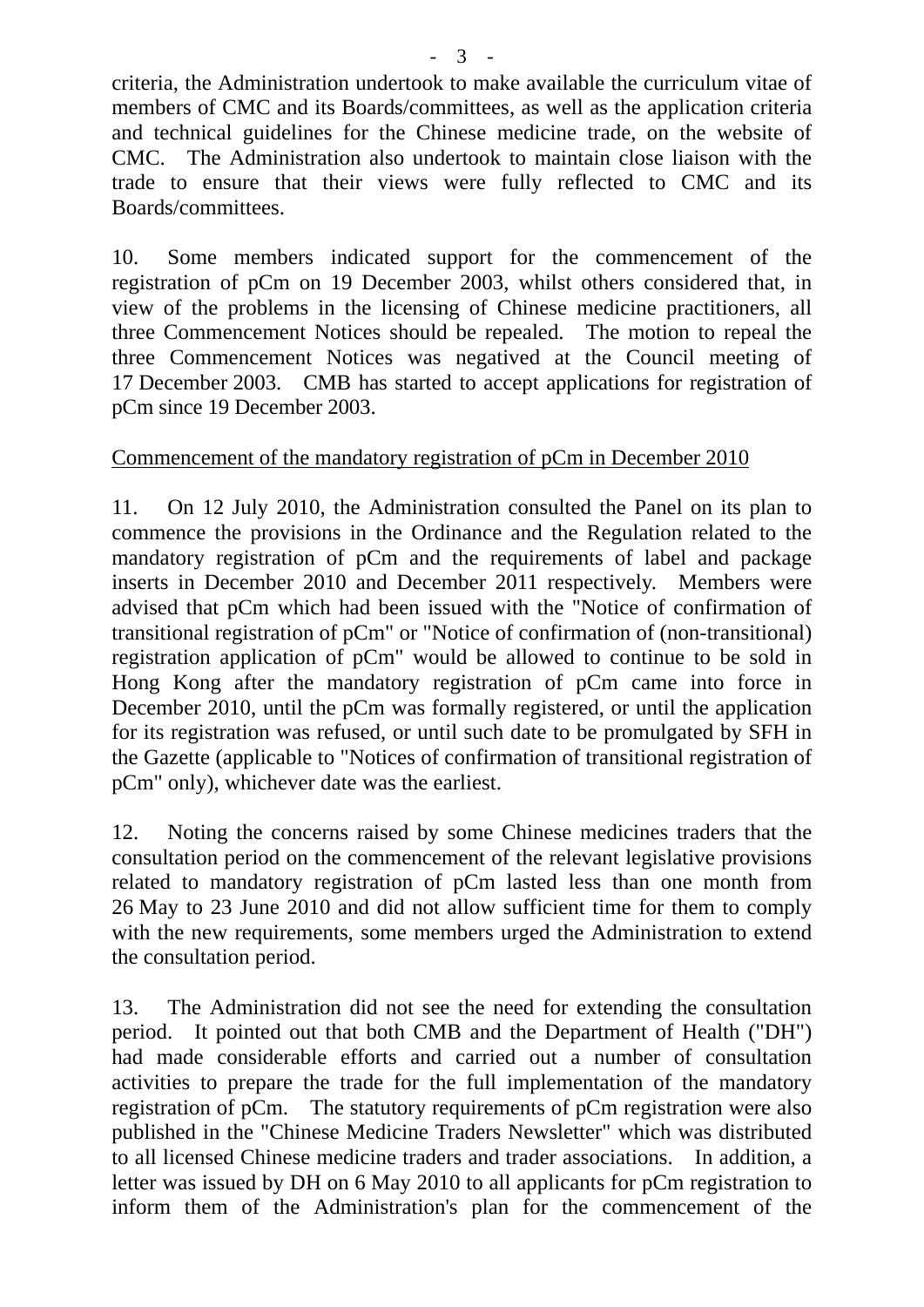provisions in the Ordinance and the Regulation related to the mandatory registration of pCm, and the requirements of label and package inserts. Seven briefing sessions had also been held for the major trade associations from late May to early July 2010 to collect the feedback of the trade/stakeholders on the commencement of the legislative provisions. Having regard to the views of the trade, the consultation with the trade and stakeholders on the commencement of the legislative provisions through the electronic platform was extended by two weeks to end on 6 July 2010.

14. Members noted the concerns raised by some Chinese medicines traders that given the past practice that some sales pack of pCm might not contain full and complete information of the master formula to avoid being replicated, they had difficulties in providing documentary proofs showing that the pCm under application was, on 1 March 1999, manufactured, sold or supplied for sale in Hong Kong to support their applications for transitional registration. As such, they had to opt to apply for non-transitional registration. Concern was raised as to whether these traders had sufficient time to furnish the required information to prove the efficacy of their pCm in order to have them registered before December 2010. The Administration advised that there should be no question of having insufficient time to prepare for the documents, as applicants could submit by phases the necessary test reports for non-transitional registration.

15. Members were also advised on the assessment of CMB in respect of the efficacy of a pCm under application for registration. The Administration advised that for pCm classified under the "Established medicines" category and was formulated according to an ancient prescription; a modified ancient prescription or pharmacopoeia prescription; or any other prescriptions originated from the National Drug Standards of the People's Republic of China, the applicant had to submit copies of relevant materials from Chinese medicines bibliography, Pharmacopoeia or any other National Drug Standards of the People's Republic of China.

16. On the other hand, for "Health-preserving medicines" under the "Non-established medicines category", the claimed functions had to be supported by research studies, or the functions of which had been described in the health care literature compiled by Chinese medicines professionals. For "Single Chinese medicine granules" under the "Non-established medicines category", copies of relevant materials from Chinese medicines bibliography or Pharmacopoeia should be submitted.

17. The Administration further advised that based on the information submitted by the applicants, the specialists of the Chinese Medicine Division of DH would assess and recommend to CMB on whether the selected prescription had clearly defined indications or functions, reasonable formulation, correct composition and appropriate dosages for the purpose for which the medicine was proposed to be administered. As regards pCm classified under the "New